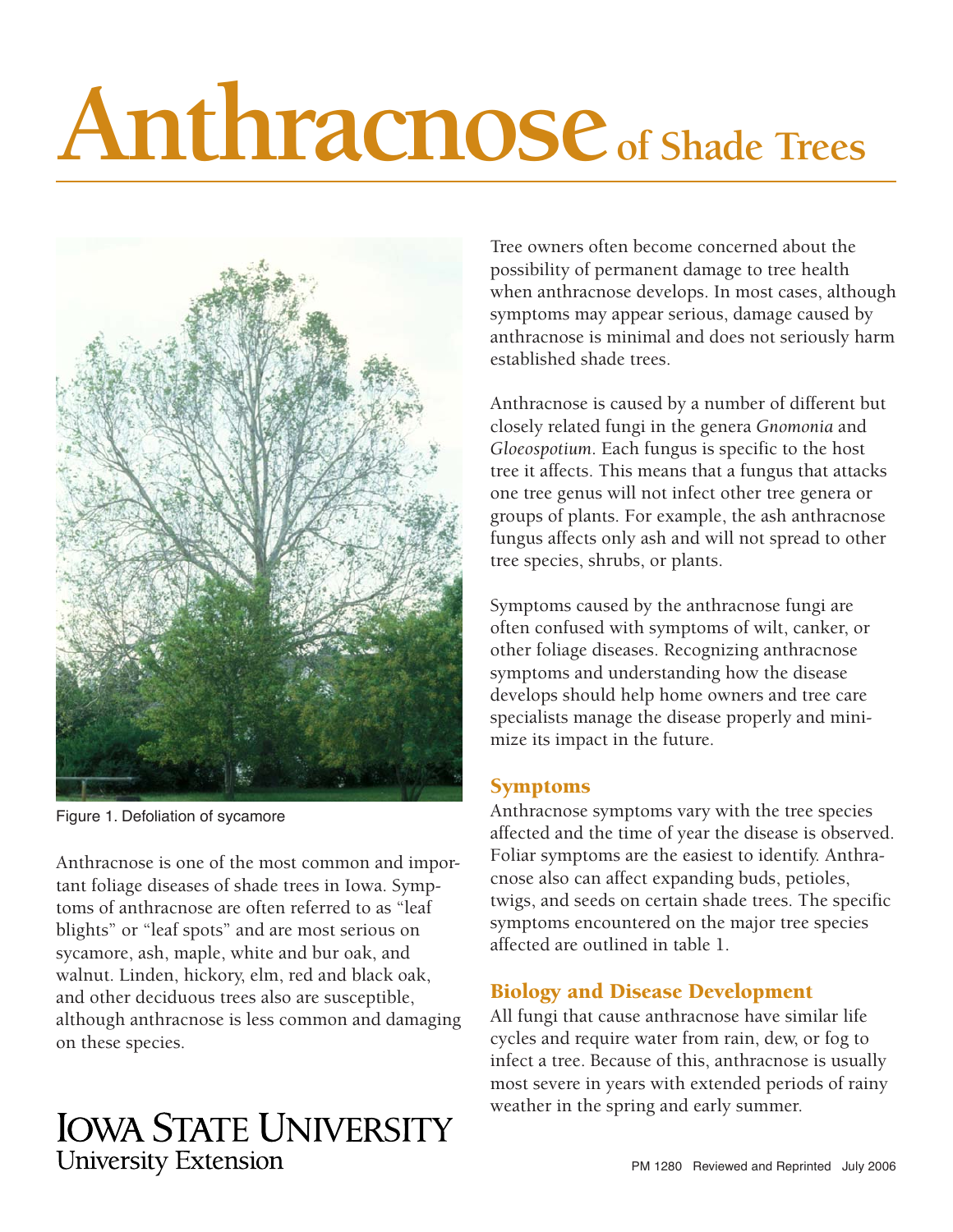### **Table 1. Symptoms of anthracnose on the major tree species affected in Iowa.**

#### ▼ **Sycamore**

Failure of sycamore trees to leaf out in the spring is due to the blighting or death of buds and young shoots (figure 1). Severe bud and shoot blight produces sparsely foliated trees with leaves only at branch tips. Foliar symptoms are small to large reddish brown to brown areas, centered on or directly adjacent to and following leaf veins. Cankers on small diameter branches and twigs are elliptical, rough areas in the bark with depressed centers and raised margins (figure 2). Repeated infection of shoot tips results in gnarled or bushy branch growth (witches brooming).



Figure 2. Sycamore anthracnose

#### ▼ **Ash**

Leaves develop irregular water soaked or blackish green blotches that eventually turn black or brown (figure 3). The blotches develop from the margin inward and are usually limited only by the midvein. Leaflets curl toward the blighted area. Ash anthracnose symptoms develop in mid spring and are often followed by sudden premature drop of affected leaflets.



Figure 3. Ash anthracnose

#### ▼ **Maple**

Large brown to tan areas of leaf tissue develop in mid to late spring and may cover much of the leaf surface (figure 4). Death of leaf tissue is limited by the major leaf veins. Affected tissue becomes papery and leaves may appear tattered or shredded later in the growing season.



Figure 4. Maple anthracnose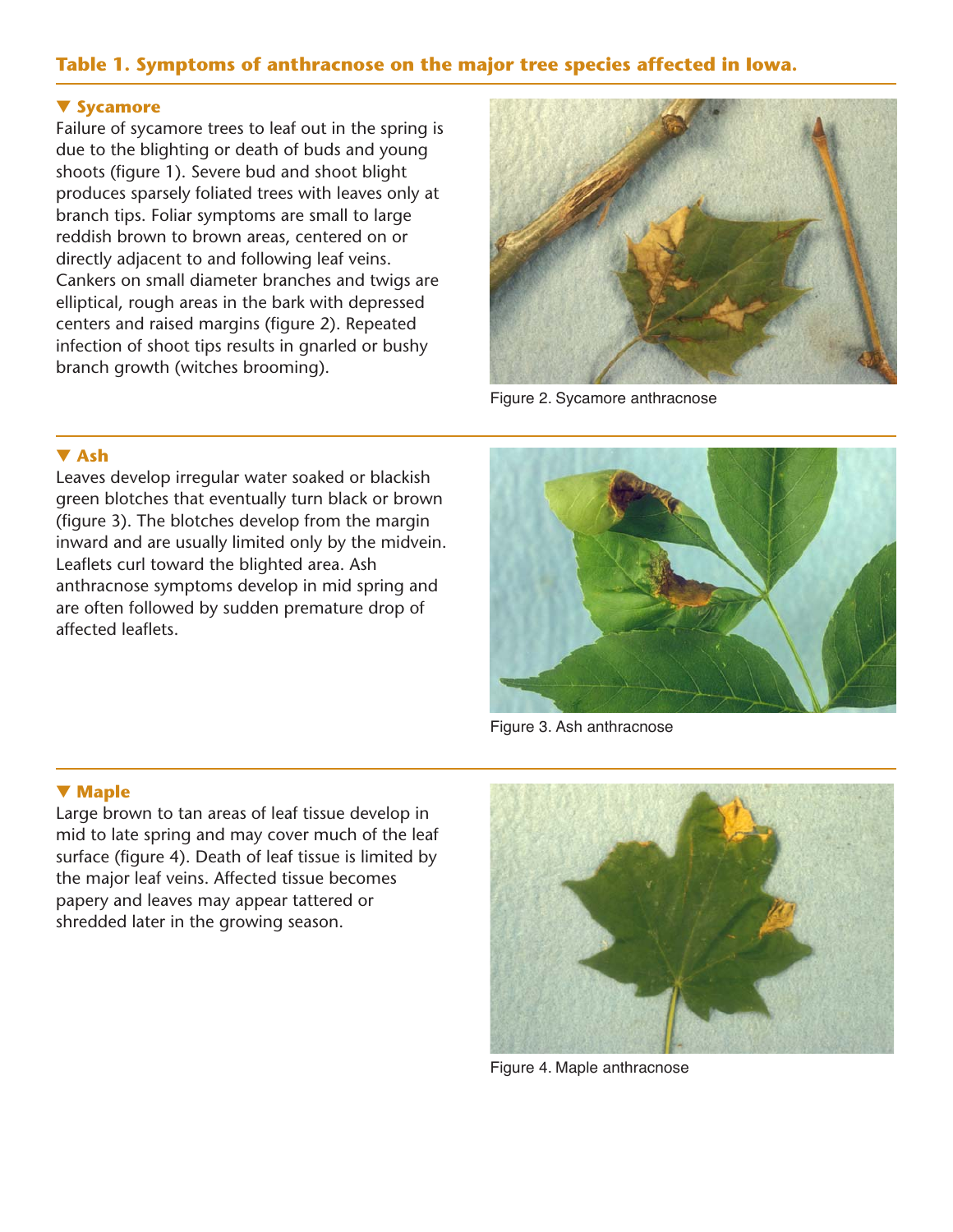#### ▼ **Oak**

Large, irregular, brown to light tan areas concentrated along or following leaf veins develop in late spring and early summer. A significant amount of the leaf surface may be killed when the disease is severe. Affected leaf tissue becomes lighter colored and papery later in the season (figure 5). Small brown fruiting bodies along leaf veins may become visible if viewed with a hand lens.



Figure 5. Oak anthracnose

#### ▼ **Walnut**

Small (less than  $V_{16}$  inch in diameter) to large  $(\frac{1}{2})$  inch and greater) black spots that often merge **∕** together appear in midsummer (figure 6). Yellowing of foliage and extensive leaf loss or defoliation occurs in the latter part of the summer. Symptoms also appear on the husks and may cause nutmeats to shrivel. Small black bumps, the fruiting bodies of the fungus, may be evident when lesions are observed with a hand lens.

Anthracnose fungi overwinter in infected leaves on the ground. in the case of sycamore, anthracnose also overwinters in buds, cankered branches, and twigs on the tree. Large numbers of microscopic spores are produced from these tissues in April, May, and June. These spores can be carried long distances by air currents or spread shorter distances by splashing rain.

Water is required for spores to germinate and infect buds, leaves, branches, and other tree parts. Major spore release and infection periods are closely related to weather conditions and the stage of development of the particular tree host.

The timing of spore release and infection periods are somewhat different for each of the different anthracnose fungi. Successful chemical control requires that fungicide sprays be applied just before and during the major infection periods.



Figure 6. Walnut anthracnose

A problem with chemical control of anthracnose is that the timing and extent of major infection periods vary widely from year to year and are difficult to predict. Therefore, effective chemical control of the disease is difficult to achieve.

Some of the fungi that cause anthracnose also produce a repeating spore stage on affected leaf and branch tissues during the summer. These spores can reinfect the tree during the remainder of the growing season when proper moisture and temperatures prevail. Reinfection of the tree by the repeating spore stage is responsible for increased anthracnose symptoms during summer. This occurs most commonly with oak, sycamore, and walnut anthracnose fungi.

#### Damage

Damage to tree health caused by shade tree anthracnose is usually minimal because occasional defoliation seldom has a long-lasting impact on tree health.